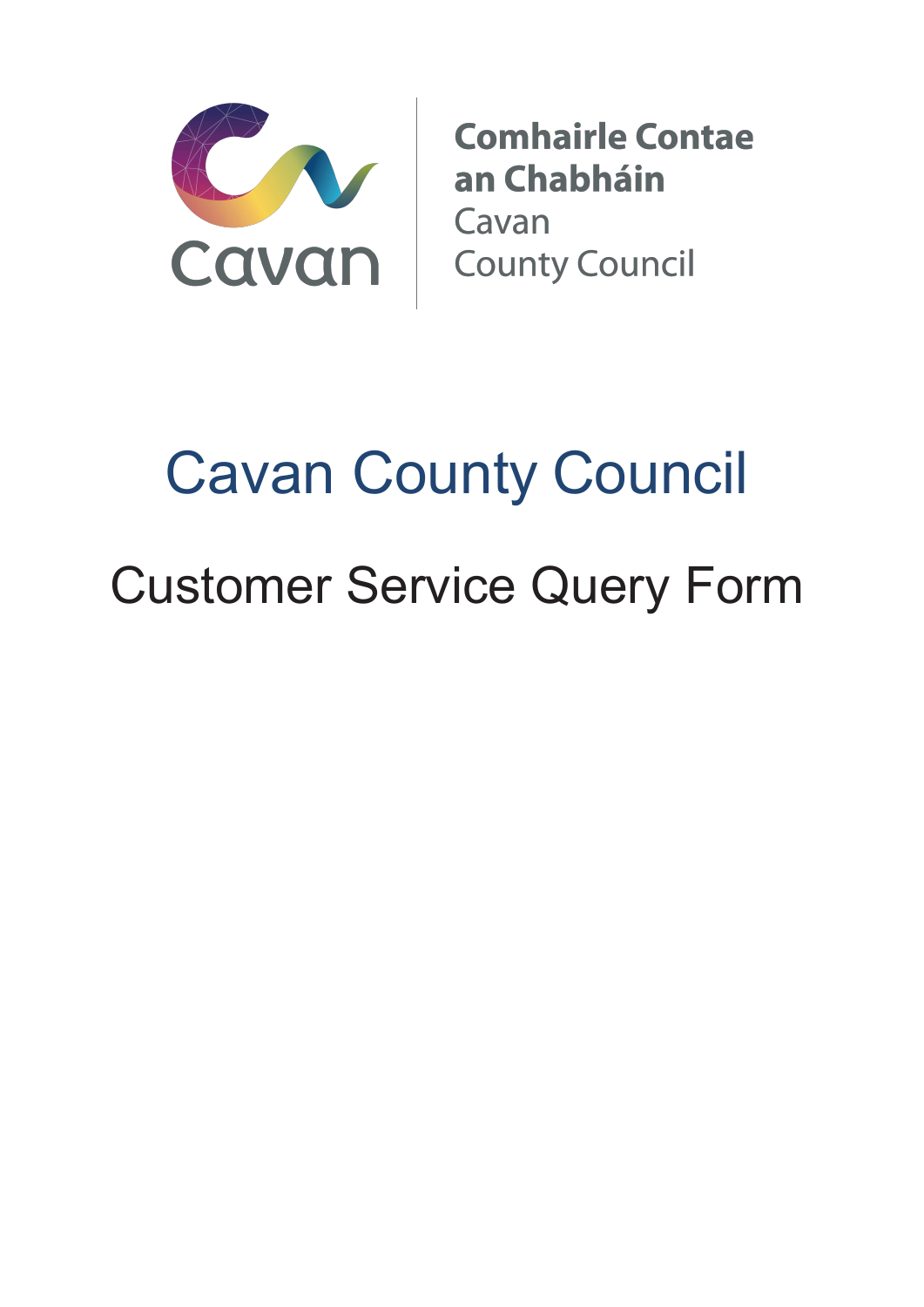Cavan County Council is committed to providing an efficient and courteous service to all our customers.

If you are dissatisfied with the quality of service you received, please complete and return this form to the address shown above. Your complaint will be dealt with in accordance with the complaints and appeals procedure adopted by Cavan County Council. Details of which are available at any offices of the local authority.

## Please complete the following in block print

| <b>Please complete</b> |  |
|------------------------|--|
| Name                   |  |
| Address                |  |
|                        |  |
|                        |  |
| Telephone number       |  |
|                        |  |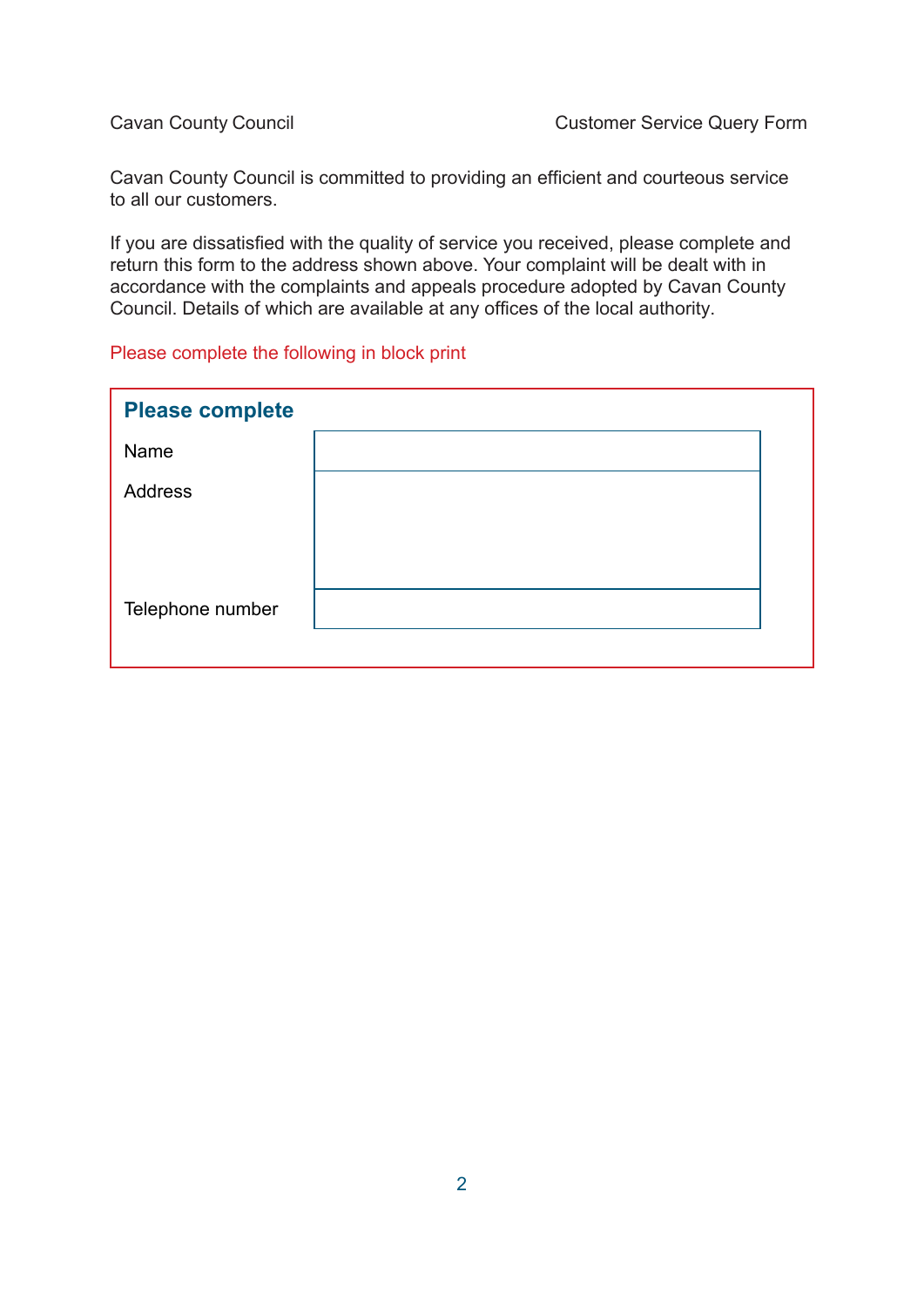| Please give details of your complaint |  |  |  |
|---------------------------------------|--|--|--|
| Section or division                   |  |  |  |
| Date of complaint                     |  |  |  |
| Nature of complaint                   |  |  |  |
|                                       |  |  |  |
|                                       |  |  |  |
|                                       |  |  |  |
|                                       |  |  |  |
|                                       |  |  |  |
|                                       |  |  |  |
|                                       |  |  |  |
|                                       |  |  |  |
|                                       |  |  |  |
|                                       |  |  |  |
|                                       |  |  |  |
|                                       |  |  |  |
|                                       |  |  |  |
|                                       |  |  |  |
|                                       |  |  |  |
|                                       |  |  |  |
|                                       |  |  |  |
|                                       |  |  |  |
|                                       |  |  |  |
|                                       |  |  |  |
|                                       |  |  |  |
|                                       |  |  |  |
|                                       |  |  |  |